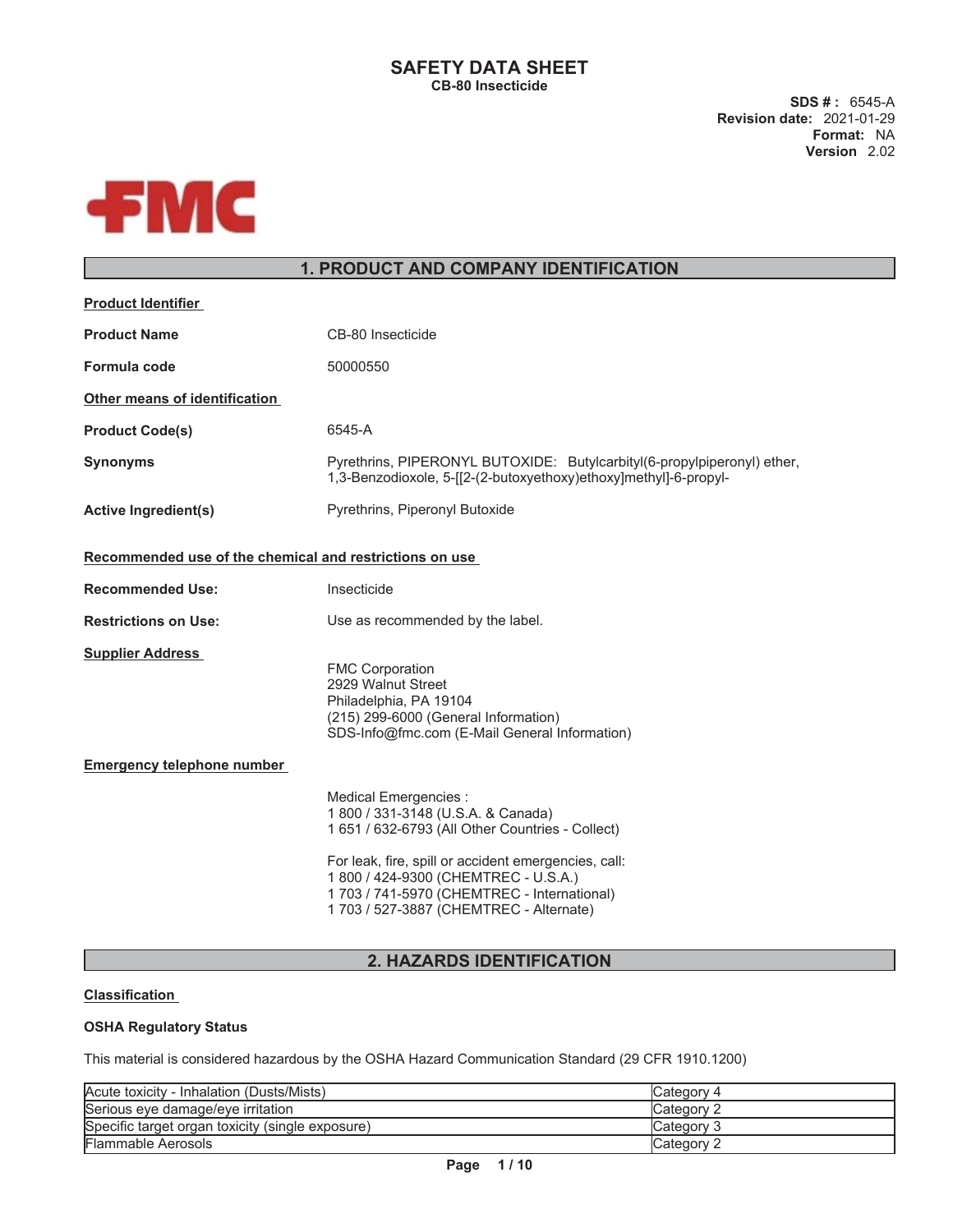## **GHS Label elements, including precautionary statements**

|                                                                               | <b>EMERGENCY OVERVIEW</b> |
|-------------------------------------------------------------------------------|---------------------------|
| <b>Warning</b>                                                                |                           |
|                                                                               |                           |
| <b>Hazard Statements</b>                                                      |                           |
| H332 - Harmful if inhaled                                                     |                           |
| H319 - Causes serious eye irritation                                          |                           |
| H335 - May cause respiratory irritation                                       |                           |
| H336 - May cause drowsiness or dizziness                                      |                           |
| H223 - Flammable aerosol<br>H229 - Pressurized container: May burst if heated |                           |
|                                                                               |                           |
|                                                                               |                           |
|                                                                               |                           |
|                                                                               |                           |
|                                                                               |                           |
|                                                                               |                           |
|                                                                               |                           |
|                                                                               |                           |
|                                                                               |                           |
|                                                                               |                           |

### **Precautionary Statements - Prevention**

- P261 Avoid breathing dust/fume/gas/mist/vapors/spray
- P264 Wash face, hands and any exposed skin thoroughly after handling
- P272 Contaminated work clothing should not be allowed out of the workplace
- P210 Keep away from heat/sparks/open flames/hot surfaces. No smoking
- P211 Do not spray on an open flame or other ignition source
- P251 Do not pierce or burn, even after use
- P280 Wear eye protection/ face protection

### **Precautionary Statements - Response**

P305 + P351 + P338 - IF IN EYES: Rinse cautiously with water for several minutes. Remove contact lenses, if present and easy to do. Continue rinsing

P337 + P313 - If eye irritation persists: Get medical advice/ attention

- P304 + P340 IF INHALED: Remove person to fresh air and keep comfortable for breathing
- P312 Call a POISON CENTER or doctor if you feel unwell
- P301 + P310 IF SWALLOWED: Immediately call a POISON CENTER or doctor
- P331 Do NOT induce vomiting

### **Precautionary Statements - Storage**

P405 - Store locked up P403 + P233 - Store in a well-ventilated place. Keep container tightly closed P410 + P412 - Protect from sunlight. Do not expose to temperatures exceeding 50 °C/ 122 °F

### **Precautionary Statements - Disposal**

P501 - Dispose of contents/container according to label directions

### **Hazards not otherwise classified (HNOC)**

No hazards not otherwise classified were identified.

### **Other Information**

May be harmful if swallowed. Harmful to aquatic life with long lasting effects.

# **3. COMPOSITION/INFORMATION ON INGREDIENTS**

| <b>Oksesia</b><br>name<br>ша                     | CAC N<br>5-NC                                            | Weigh.<br>.                 |
|--------------------------------------------------|----------------------------------------------------------|-----------------------------|
| ----<br>∩ane<br>, اص<br>,,,,,,,,,<br>.<br>$\sim$ | $\rightarrow$ $\rightarrow$<br>$\sim$<br>ົ່າ-<br>$\cdot$ | $\rightarrow$<br>- -<br>5U· |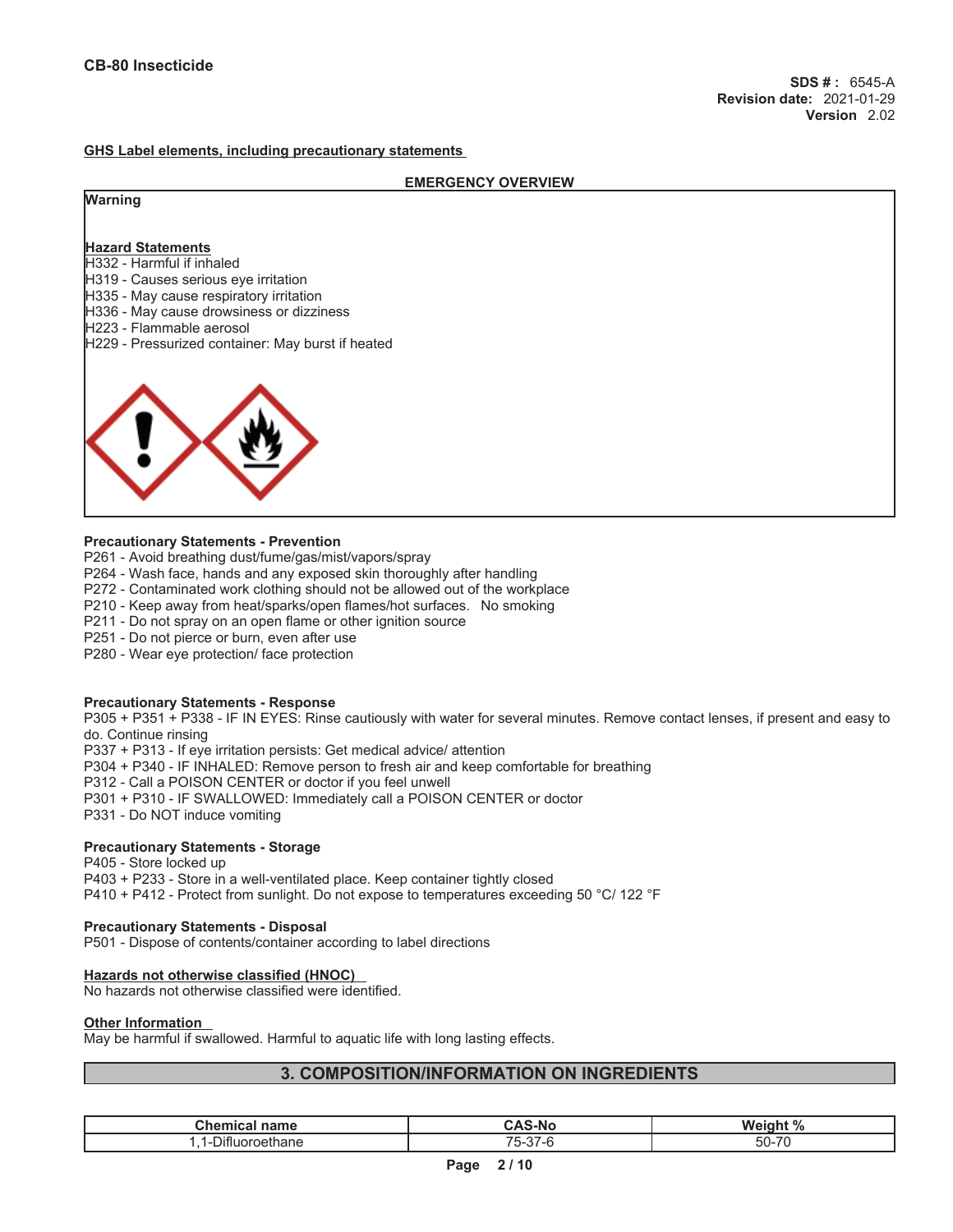**needed, if necessary**

| <b>Isopropanol</b>                        | 67-63-0    | 15-30  |
|-------------------------------------------|------------|--------|
| Petroleum distillates, hydrotreated light | 64742-47-8 | 1 – IT |
| Piperonyl butoxide                        | $51-03-6$  |        |
| Pvrethrins                                | 8003-34-7  |        |

Synonyms are provided in Section 1.

| <b>4. FIRST AID MEASURES</b>                                       |                                                                                                                                                                                                                                                              |  |
|--------------------------------------------------------------------|--------------------------------------------------------------------------------------------------------------------------------------------------------------------------------------------------------------------------------------------------------------|--|
| <b>Eve Contact</b>                                                 | Hold eyes open and rinse slowly and gently with water for 15 to 20 minutes. Remove<br>contact lenses, if present, after the first 5 minutes, then continue rinsing eye. Call a poison<br>control center or doctor for further treatment advice.              |  |
| <b>Skin Contact</b>                                                | Take off contaminated clothing. Rinse skin immediately with plenty of water for 15-20<br>minutes. Call a poison control center or doctor for further treatment advice.                                                                                       |  |
| <b>Inhalation</b>                                                  | Move to fresh air. If person is not breathing, call 911 or an ambulance, then give artificial<br>respiration, preferably mouth-to-mouth if possible. Call a poison control center or doctor for<br>further treatment advice.                                 |  |
| Ingestion                                                          | Immediately call a poison control center or doctor. Do not induce vomiting unless told to do<br>so by a poison control center or doctor. Do not give any liquid to the person. Do not induce<br>vomiting or give anything by mouth to an unconscious person. |  |
| Most important symptoms and<br>effects, both acute and delayed     | Central nervous system effects.                                                                                                                                                                                                                              |  |
| Indication of immediate medical<br>attention and special treatment | Treat symptomatically.                                                                                                                                                                                                                                       |  |

# **5. FIRE-FIGHTING MEASURES**

| <b>Suitable Extinguishing Media</b>                                                                        | Use extinguishing measures that are appropriate to local circumstances and the<br>surrounding environment.                                                                                       |  |
|------------------------------------------------------------------------------------------------------------|--------------------------------------------------------------------------------------------------------------------------------------------------------------------------------------------------|--|
| <b>Small Fire</b>                                                                                          | Dry chemical. Carbon dioxide (CO2).                                                                                                                                                              |  |
| <b>Large Fire</b>                                                                                          | Water spray. Foam.                                                                                                                                                                               |  |
| Unsuitable extinguishing media                                                                             | Avoid heavy hose streams.                                                                                                                                                                        |  |
| Specific Hazards Arising from the<br>Chemical                                                              | Contents under pressure.                                                                                                                                                                         |  |
| <b>Hazardous Combustion Products</b>                                                                       | None known.                                                                                                                                                                                      |  |
| <b>Explosion data</b><br><b>Sensitivity to Mechanical Impact</b><br><b>Sensitivity to Static Discharge</b> | No information available.<br>No information available.                                                                                                                                           |  |
| Protective equipment and<br>precautions for firefighters                                                   | Isolate fire area. Evaluate upwind. As in any fire, wear self-contained breathing apparatus<br>and full protective gear.                                                                         |  |
| <b>6. ACCIDENTAL RELEASE MEASURES</b>                                                                      |                                                                                                                                                                                                  |  |
| <b>Personal Precautions</b>                                                                                | Isolate and post spill area. Remove all sources of ignition. Ventilate the area. Wear suitable<br>protective clothing, gloves and eye/face protection. For personal protection see section 8. If |  |

**Other** For further clean-up instructions, call FMC Emergency Hotline number listed in Section 1

ventilation is not possible wear full protection suit and chemical protective equipment.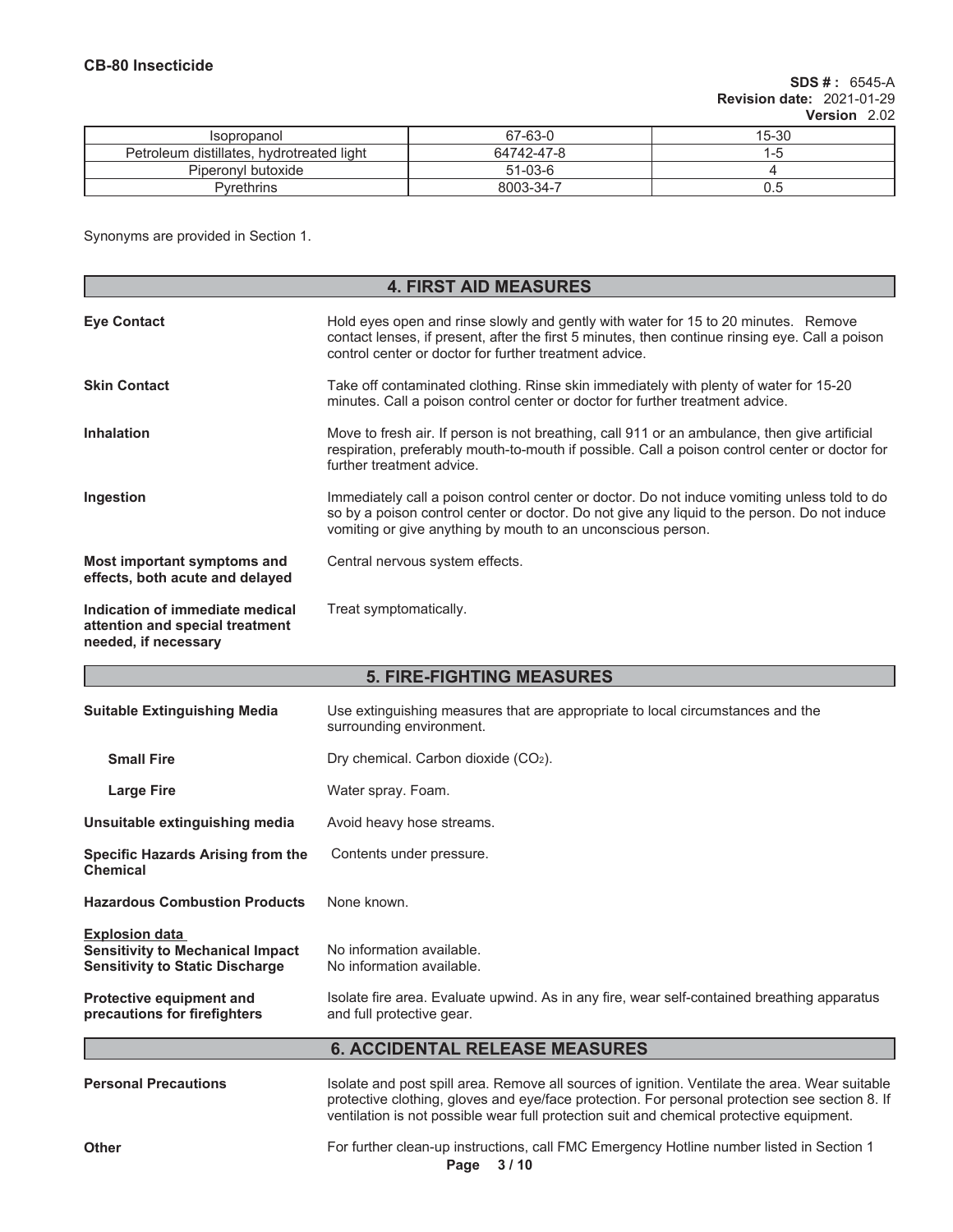| <b>CB-80 Insecticide</b>                        | $SDS #: 6545-A$                                                                                                                                                                                                                                                                                                                                 |
|-------------------------------------------------|-------------------------------------------------------------------------------------------------------------------------------------------------------------------------------------------------------------------------------------------------------------------------------------------------------------------------------------------------|
|                                                 | <b>Revision date: 2021-01-29</b><br>Version 2.02                                                                                                                                                                                                                                                                                                |
|                                                 | "Product and Company Identification" above.                                                                                                                                                                                                                                                                                                     |
| <b>Environmental Precautions</b>                | Keep people and animals away from and upwind of spill/leak. Keep material out of lakes,<br>streams, ponds, and sewer drains.                                                                                                                                                                                                                    |
| <b>Methods for Containment</b>                  | Prevent further leakage or spillage if safe to do so.                                                                                                                                                                                                                                                                                           |
| Methods for cleaning up                         | Transfer damaged cartridges or cans to containers for later disposal. Clean and neutralize<br>spill area, tools and equipment by washing with water and soap. Waste must be classified<br>and labeled prior to recycling or disposal. Dispose of waste as indicated in Section 13.<br>Rinsate may be disposed at a waste water treatment plant. |
|                                                 | 7. HANDLING AND STORAGE                                                                                                                                                                                                                                                                                                                         |
| <b>Handling</b>                                 | Do not contaminate other pesticides, fertilizers, water, food, or feed by storage or disposal.<br>BEWARE: Aerosol is pressurized. Keep away from direct sun exposure and temperatures<br>over 130°F (56°C). Do not open by force or throw into fire even after use. Do not spray on<br>flames or red-hot objects.                               |
| <b>Storage</b>                                  | Keep in a dry, cool and well-ventilated place. Keep away from open flames, hot surfaces<br>and sources of ignition. Keep out of reach of children and animals. Keep/store only in<br>original container.                                                                                                                                        |
| <b>Packaging material</b>                       | Must only be kept in original packaging.                                                                                                                                                                                                                                                                                                        |
| Incompatible products                           | Strong oxidizing agents. Bases. Powdered earth metals.                                                                                                                                                                                                                                                                                          |
| <b>8. EXPOSURE CONTROLS/PERSONAL PROTECTION</b> |                                                                                                                                                                                                                                                                                                                                                 |

# **Control parameters**

| <b>Chemical name</b>   | <b>ACGIH TLV</b>          | <b>OSHA PEL</b>              | <b>NIOSH</b>                 | <b>Mexico</b>                   |
|------------------------|---------------------------|------------------------------|------------------------------|---------------------------------|
| Isopropanol            | STEL 400 ppm              | TWA: 400 ppm                 | IDLH: 2000 ppm               | Mexico: TWA 200 ppm             |
| $(67-63-0)$            | <b>TWA: 200 ppm</b>       | TWA: 980 mg/m <sup>3</sup>   | TWA: 400 ppm                 | Mexico: STEL 400 ppm            |
|                        |                           |                              | TWA: 980 mg/m <sup>3</sup>   |                                 |
|                        |                           |                              | STEL: 500 ppm                |                                 |
|                        |                           |                              | STEL: 1225 mg/m <sup>3</sup> |                                 |
| <b>Pyrethrins</b>      | TWA: $5 \text{ mg/m}^3$   | TWA: $5 \text{ mg/m}^3$      | IDLH: 5000 mg/m <sup>3</sup> | Mexico: TWA 5 mg/m <sup>3</sup> |
| (8003-34-7)            |                           |                              | TWA: $5 \text{ mg/m}^3$      |                                 |
| <b>Chemical name</b>   | <b>British Columbia</b>   | Quebec                       | <b>Ontario TWAEV</b>         | <b>Alberta</b>                  |
| Isopropanol            | TWA: 200 ppm              | <b>TWA: 400 ppm</b>          | TWA: 200 ppm                 | <b>TWA: 200 ppm</b>             |
| $(67-63-0)$            | STEL: 400 ppm             | TWA: 985 mg/m <sup>3</sup>   |                              | TWA: $492$ mg/m <sup>3</sup>    |
|                        |                           | STEL: 500 ppm                |                              | STEL: 400 ppm                   |
|                        |                           | STEL: 1230 mg/m <sup>3</sup> | STEL: 400 ppm                | STEL: 984 mg/m <sup>3</sup>     |
| Petroleum distillates, | TWA: $200 \text{ mg/m}^3$ |                              |                              |                                 |
| hydrotreated light     | Skin                      |                              |                              |                                 |
| $(64742 - 47 - 8)$     |                           |                              |                              |                                 |
| <b>Pyrethrins</b>      | TWA: $5 \text{ mg/m}^3$   | TWA: $5 \text{ mg/m}^3$      | TWA: $5 \text{ mg/m}^3$      | TWA: $5 \text{ mg/m}^3$         |
| $(8003 - 34 - 7)$      |                           |                              |                              |                                 |
|                        |                           |                              |                              |                                 |

# **Appropriate engineering controls**

**Engineering measures** Apply technical measures to comply with the occupational exposure limits. When working in confined spaces (tanks, containers, etc.), ensure that there is a supply of air suitable for breathing and wear the recommended equipment.

### **Individual protection measures, such as personal protective equipment**

**Eye/Face Protection** If there is a potential for exposure to particles which could cause eye discomfort, wear chemical goggles.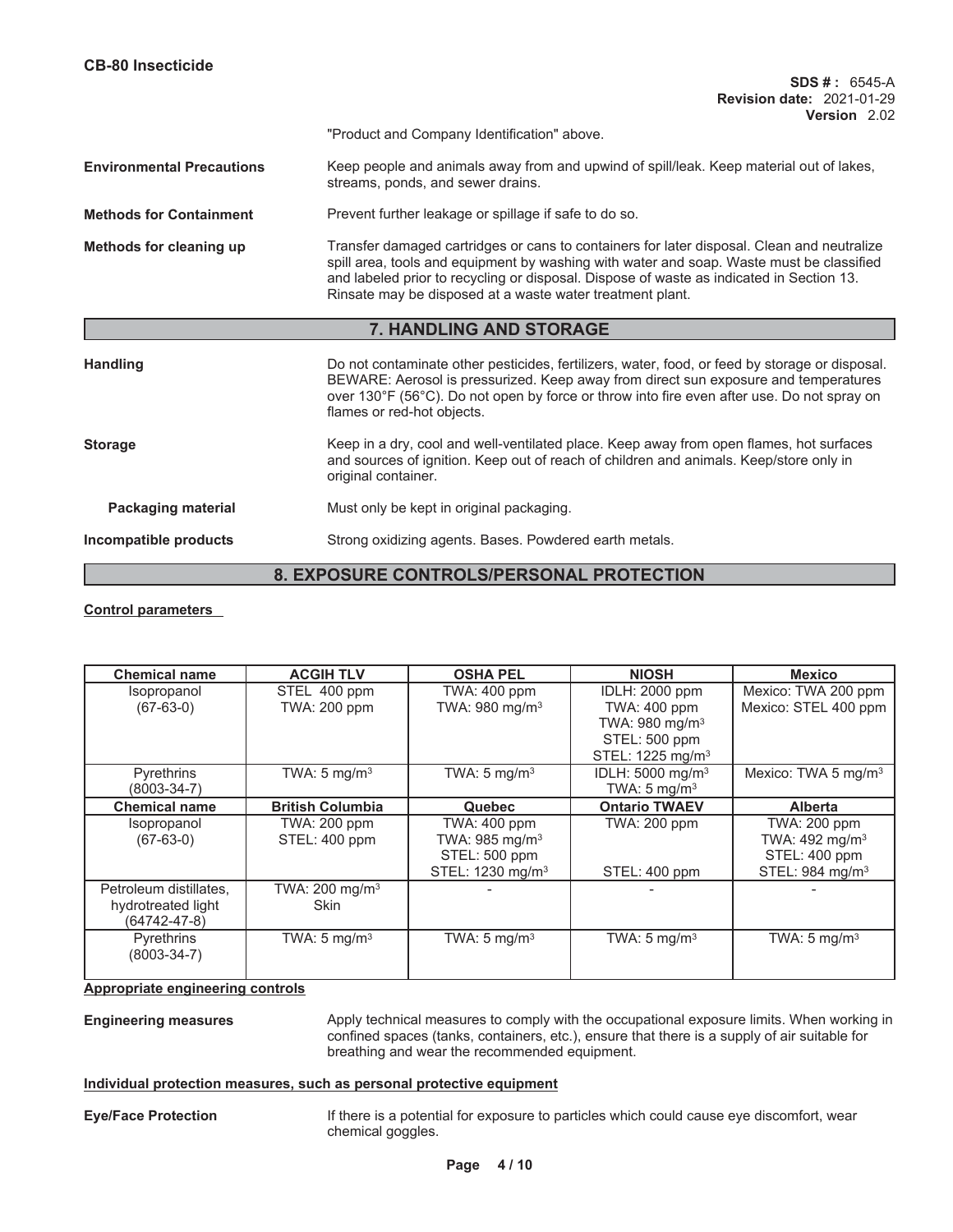| <b>Skin and Body Protection</b> | Wear long-sleeved shirt, long pants, socks, and shoes.                                                                                                                                                                                                                                                                     |
|---------------------------------|----------------------------------------------------------------------------------------------------------------------------------------------------------------------------------------------------------------------------------------------------------------------------------------------------------------------------|
| <b>Hand Protection</b>          | Use protective gloves made of chemical materials such as nitrile or neoprene. Wash the<br>outside of gloves with soap and water before reuse. Check regularly for leaks.                                                                                                                                                   |
| <b>Respiratory Protection</b>   | If exposure limits are exceeded or irritation is experienced, NIOSH/MSHA approved<br>respiratory protection should be worn. Respiratory protection must be provided in<br>accordance with current local regulations.                                                                                                       |
| <b>Hygiene measures</b>         | Clean water should be available for washing in case of eye or skin contamination. Wash<br>skin prior to eating, drinking, chewing gum or using tobacco. Shower or bathe at the end of<br>working. Remove and wash contaminated clothing before re-use. Launder work clothing<br>separately from regular household laundry. |
| <b>General information</b>      | If the product is used in mixtures, it is recommended that you contact the appropriate<br>protective equipment suppliers. These recommendations apply to the product as supplied                                                                                                                                           |

# **9. PHYSICAL AND CHEMICAL PROPERTIES**

# **Information on basic physical and chemical properties**

| Appearance<br><b>Physical State</b><br>Color<br>Odor<br><b>Odor threshold</b><br>рH<br><b>Melting point/freezing point</b><br><b>Boiling Point/Range</b><br><b>Flash point</b><br><b>Evaporation Rate</b><br>Flammability (solid, gas)<br><b>Flammability Limit in Air</b><br><b>Upper flammability limit:</b><br>Lower flammability limit:<br>Vapor pressure<br><b>Vapor density</b><br><b>Relative density</b><br><b>Specific gravity</b><br><b>Water solubility</b><br>Solubility in other solvents<br><b>Partition coefficient</b><br><b>Autoignition temperature</b><br><b>Decomposition temperature</b><br><b>Viscosity, kinematic</b><br>Viscosity, dynamic<br><b>Explosive properties</b> | Yellow, Aerosolized liquid<br>Liquid Aerosol<br>Yellow<br><b>Pyrethrins</b><br>No information available<br>No information available<br>Not applicable<br>No information available<br>14.4 °C / 58 °F (Flame extension 5" - no flashback)<br>No information available<br>No information available<br>No information available<br>No information available<br>No information available<br>No information available<br>7.29 lb/gal $(0.874 \text{ g/cm}^{-3})$<br>0.8746<br>No information available<br>No information available<br>No information available<br>No information available<br>No information available<br>No information available<br>No information available<br>No information available |
|---------------------------------------------------------------------------------------------------------------------------------------------------------------------------------------------------------------------------------------------------------------------------------------------------------------------------------------------------------------------------------------------------------------------------------------------------------------------------------------------------------------------------------------------------------------------------------------------------------------------------------------------------------------------------------------------------|-------------------------------------------------------------------------------------------------------------------------------------------------------------------------------------------------------------------------------------------------------------------------------------------------------------------------------------------------------------------------------------------------------------------------------------------------------------------------------------------------------------------------------------------------------------------------------------------------------------------------------------------------------------------------------------------------------|
| <b>Oxidizing properties</b><br><b>Molecular weight</b>                                                                                                                                                                                                                                                                                                                                                                                                                                                                                                                                                                                                                                            | No information available<br>No information available                                                                                                                                                                                                                                                                                                                                                                                                                                                                                                                                                                                                                                                  |
| <b>Bulk density</b>                                                                                                                                                                                                                                                                                                                                                                                                                                                                                                                                                                                                                                                                               | No information available                                                                                                                                                                                                                                                                                                                                                                                                                                                                                                                                                                                                                                                                              |

# **10. STABILITY AND REACTIVITY**

| None under normal use conditions.                                       |
|-------------------------------------------------------------------------|
| Stable under recommended storage conditions.                            |
| <b>Possibility of Hazardous Reactions</b> None under normal processing. |
| Hazardous polymerization does not occur.                                |
| Keep away from open flames, hot surfaces and sources of ignition.       |
|                                                                         |

**Page 5 / 10**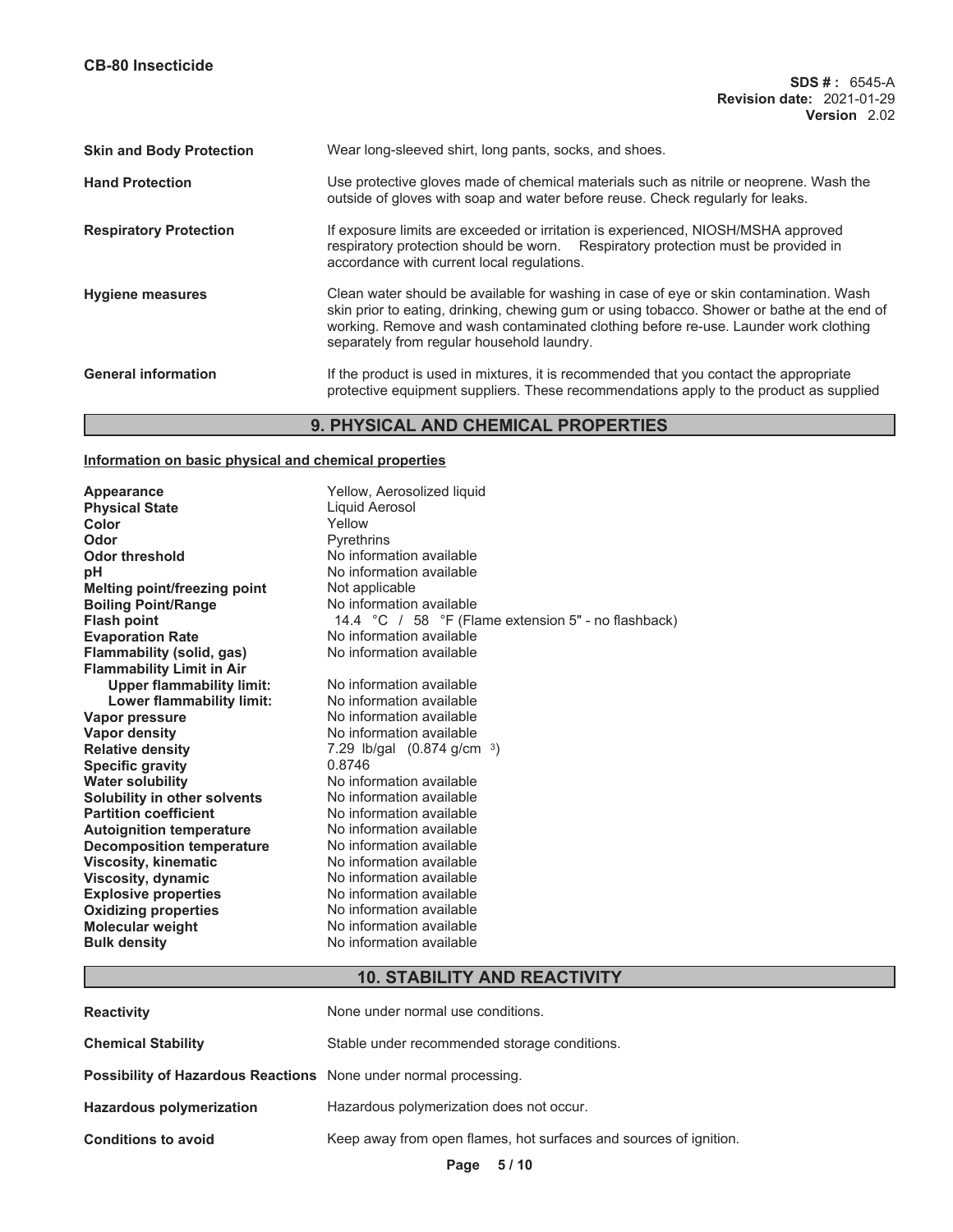**Incompatible materials** Strong oxidizing agents. Bases. Powdered earth metals.

**Hazardous Decomposition Products** Carbon oxides (COx), Hydrogen fluoride, Carbonyl fluoride.

# **11. TOXICOLOGICAL INFORMATION**

## **Product Information**

**LD50 Oral** 2,370 mg/kg (rat) **LD50 Dermal** > 2000 mg/kg (rabbit) **LC50 Inhalation (dust)** 2.5 mg/L 4 hr (rat)

**Eye Contact Exercise Slightly or non-irritating (rabbit)**<br> **Slightly or non-irritating (rabbit) Skin Contact** Slightly or non-irritating (rabbit)<br> **Sensitization**<br>
May cause sensitization by skin **Sensitization** May cause sensitization by skin contact

| <b>Chemical name</b>                                               | LD50 Oral                                        | <b>LD50 Dermal</b>                                                         | <b>LC50 Inhalation (vapor)</b>        |
|--------------------------------------------------------------------|--------------------------------------------------|----------------------------------------------------------------------------|---------------------------------------|
| Isopropanol<br>(67-63-0)                                           | $= 1870$ mg/kg (Rat)                             | $= 4059$ mg/kg (Rabbit)                                                    | $= 72600$ mg/m <sup>3</sup> (Rat) 4 h |
| Petroleum distillates,<br>hydrotreated light<br>$(64742 - 47 - 8)$ | $>$ 5000 mg/kg (Rat)                             | $>$ 2000 mg/kg (Rabbit)                                                    | $> 5.2$ mg/L (Rat) 4 h                |
| Piperonyl butoxide<br>(51-03-6)                                    | (Rat ) = 6150<br>$= 4570$ mg/kg<br>Rat)<br>mg/kg | (Rabbit) > 7950<br>= 1880 mg/kg<br>mg/kg (Rat)                             | $> 5.9$ mg/L (Rat) 4 h                |
| <b>Pyrethrins</b><br>$(8003 - 34 - 7)$                             | $= 200$ mg/kg (Rat)                              | $= 1350$ mg/kg (Rat) = 2060<br>mg/kg $($ Rabbit $) = 300$ mg/kg<br>Rabbit) | $= 3.4$ mg/L (Rat) 4 h                |

### **Information on toxicological effects**

**Symptoms** Symptoms of overexposure may be headache, dizziness, tiredness, nausea and vomiting. Intentional misuse by deliberately concentrating and inhaling contents may be harmful or fatal.

### **Delayed and immediate effects as well as chronic effects from short and long-term exposure**

| <b>Mutagenicity</b>             | Piperonyl butoxide ether may affect mammalian liver microsomal detoxification enzymes.<br>n-Octyl bicycloheptene dicarboximide was negative in a chromosome aberration assay,                                                                                                                                                                                                                                                       |
|---------------------------------|-------------------------------------------------------------------------------------------------------------------------------------------------------------------------------------------------------------------------------------------------------------------------------------------------------------------------------------------------------------------------------------------------------------------------------------|
| Carcinogenicity                 | Not recognized as carcinogenic by Research Agencies (IARC, NTP, OSHA, ACGIH).                                                                                                                                                                                                                                                                                                                                                       |
| <b>Reproductive toxicity</b>    | No information available.                                                                                                                                                                                                                                                                                                                                                                                                           |
| Developmental toxicity          | Isopropanol has been reported to cause teratogenicity in laboratory animals.                                                                                                                                                                                                                                                                                                                                                        |
| <b>STOT - single exposure</b>   | Not classified.                                                                                                                                                                                                                                                                                                                                                                                                                     |
| <b>STOT - repeated exposure</b> | Not classified.                                                                                                                                                                                                                                                                                                                                                                                                                     |
| <b>Target organ effects</b>     | Mice fed 0.3 or 0.9% piperonyl butoxide in the diet for 20 days had increased liver weight<br>and other signs of liver toxicity. Male rats given up to 2.4% of piperonyl butoxide in the diet<br>for up to 12 weeks had clinical and histologic signs of liver damage; the highest dose group<br>showed preneoplastic changes, including enlargement of hepatocyte nuclei and<br>multinucleated cells. Kidney damage was also seen. |

### **Aspiration hazard** The product does not present an aspiration pneumonia hazard.

| <b>Chemical name</b>            | <b>ACGIH</b> | <b>IARC</b> | <b>NTP</b> | <b>OSHA</b> |
|---------------------------------|--------------|-------------|------------|-------------|
| Isopropanol<br>67-63-0          |              | Group 3     |            |             |
| Piperonyl butoxide<br>$51-03-6$ |              | Group 3     |            |             |
| Pyrethrins<br>8003-34-7         |              | Group 2A    |            |             |

**Legend:**

### **IARC (International Agency for Research on Cancer)**

*Group 2A - Probably Carcinogenic to Humans*

*Group 3 - Not classifiable as to its carcinogenicity to humans*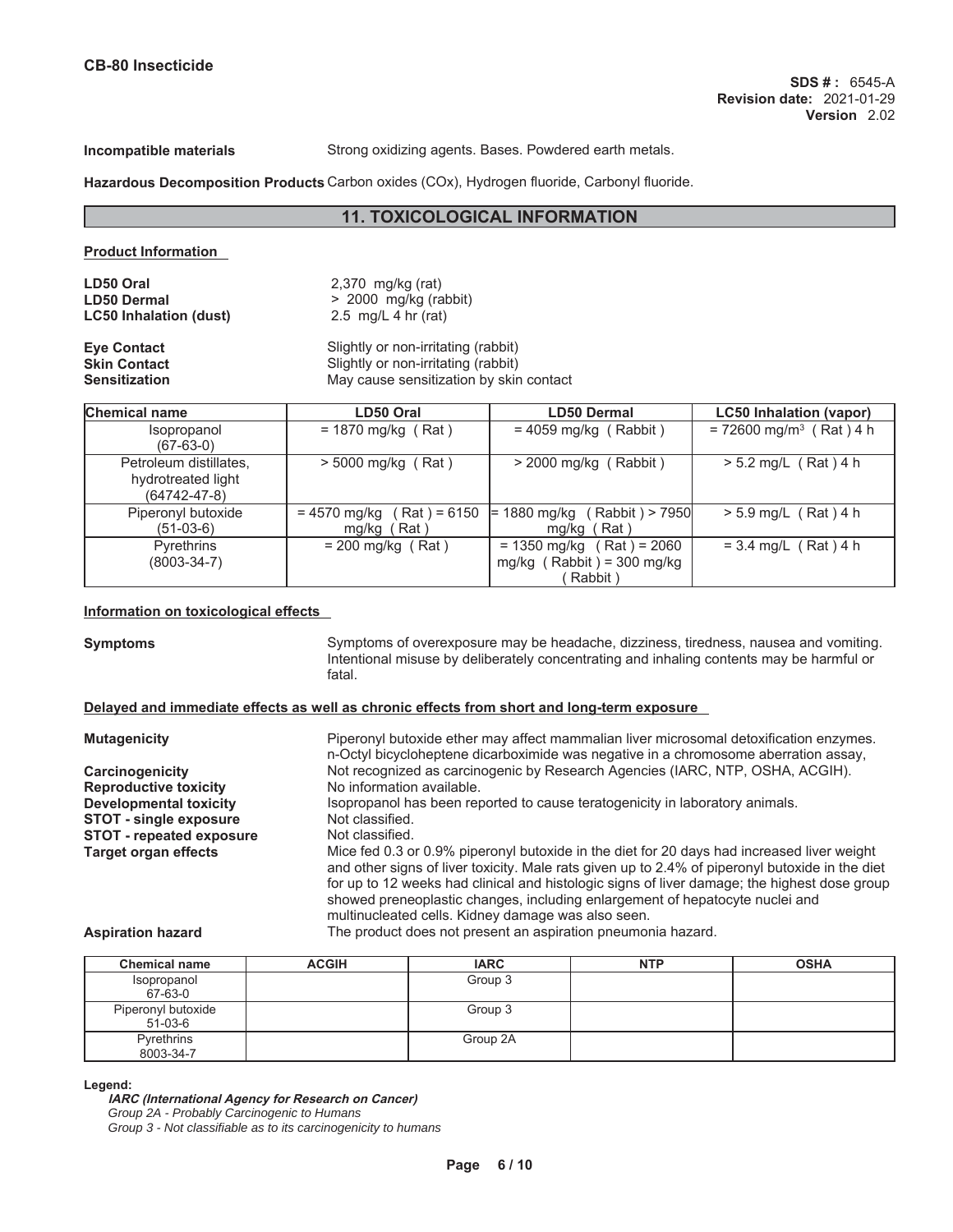# **12. ECOLOGICAL INFORMATION**

## **Ecotoxicity**

| Piperonyl butoxide (51-03-6) |                           |                |       |        |
|------------------------------|---------------------------|----------------|-------|--------|
| Active Ingredient(s)         | Duration                  | <b>Species</b> | Value | Units  |
| Piperonyl Butoxide           | $\mathsf{L} \mathsf{C}50$ | Fish           | 3.94  | ppm    |
|                              | LD50                      | Bee            | 25    | ug/bee |
|                              | LD50                      | Bobwhite quail | >2250 | mg/kg  |
|                              | LD50                      | Mallard duck   | >5620 | ppm    |

| <b>Chemical name</b>                | <b>Toxicity to algae</b>        | <b>Toxicity to fish</b>                                              | Toxicity to daphnia and other<br>aquatic invertebrates |
|-------------------------------------|---------------------------------|----------------------------------------------------------------------|--------------------------------------------------------|
| Piperonyl butoxide                  |                                 | 96 h LC50: = $7.07$ mg/L                                             |                                                        |
| $51-03-6$                           |                                 | (Oncorhynchus mykiss) semi-static                                    |                                                        |
| Petroleum distillates, hydrotreated |                                 | 96 h LC50: $= 2.2$ mg/L (Lepomis                                     | 96 h LC50: = 4720 mg/L                                 |
| light                               |                                 | macrochirus) static 96 h LC50: = $2.4$                               | (Den-dronereides heteropoda)                           |
| 64742-47-8                          |                                 | mg/L (Oncorhynchus mykiss) static                                    |                                                        |
|                                     |                                 | 96 h LC50: = 45 mg/L (Pimephales                                     |                                                        |
|                                     |                                 | promelas) flow-through                                               |                                                        |
| Isopropanol                         | 72 h EC50: > 1000 mg/L          | 96 h LC50: = $11130$ mg/L                                            | 48 h EC50: = 13299 mg/L (Daphnia                       |
| 67-63-0                             | (Desmodesmus subspicatus) 96 h  | (Pimephales promelas) static 96 h                                    | magna)                                                 |
|                                     | EC50: > 1000 mg/L (Desmodesmus) | $LC50$ : = 9640 mg/L (Pimephales                                     |                                                        |
|                                     | subspicatus)                    | promelas) flow-through 96 h LC50:                                    |                                                        |
|                                     |                                 | > 1400000 µg/L (Lepomis                                              |                                                        |
|                                     |                                 | macrochirus)                                                         |                                                        |
| Pyrethrins                          |                                 | 96 h LC50: 0.003 - 0.0046 mg/L                                       |                                                        |
| 8003-34-7                           |                                 | (Lepomis macrochirus) flow-through                                   |                                                        |
|                                     |                                 | 96 h LC50: 0.0031 - 0.0038 mg/L                                      |                                                        |
|                                     |                                 | (Oncorhynchus mykiss)                                                |                                                        |
|                                     |                                 | flow-through 96 h LC50: 0.02 -                                       |                                                        |
|                                     |                                 | 0.03 mg/L (Oncorhynchus mykiss)<br>static 96 h LC50: 0.0322 - 0.0472 |                                                        |
|                                     |                                 |                                                                      |                                                        |
|                                     |                                 | mg/L (Lepomis macrochirus) static<br>96 h LC50: 0.0425 - 0.121 mg/L  |                                                        |
|                                     |                                 | (Pimephales promelas) flow-through                                   |                                                        |
|                                     |                                 | 96 h LC50: 0.224 - 0.458 mg/L                                        |                                                        |
|                                     |                                 | (Pimephales promelas) static 96 h                                    |                                                        |
|                                     |                                 | $LC50: = 0.054$ mg/L (Oncorhynchus                                   |                                                        |
|                                     |                                 | mykiss) 96 h LC50: = $0.074$ mg/L                                    |                                                        |
|                                     |                                 | (Lepomis macrochirus)                                                |                                                        |
|                                     |                                 |                                                                      |                                                        |

| Persistence and degradability | No information available. |
|-------------------------------|---------------------------|
| <b>Bioaccumulation</b>        | No information available. |

**Mobility Mobility Mobility No information available.** 

# **13. DISPOSAL CONSIDERATIONS**

Waste disposal methods **Improper disposal of excess pesticide**, spray mixture, or rinsate is prohibited. If these wastes cannot be disposed of by use according to label instructions, contact appropriate disposal authorities for guidance. Proper personal protective equipment, as described in Sections 7 and 8, must be worn while handling materials for waste disposal. **Contaminated containers and packages** Containers must be disposed of in accordance with local, state and federal regulations. Refer to the product label for container disposal instructions.

**14. TRANSPORT INFORMATION** 

**DOT** Ship as Limited Quantity. Carton marks include Limited Quantity mark and orientation arrows.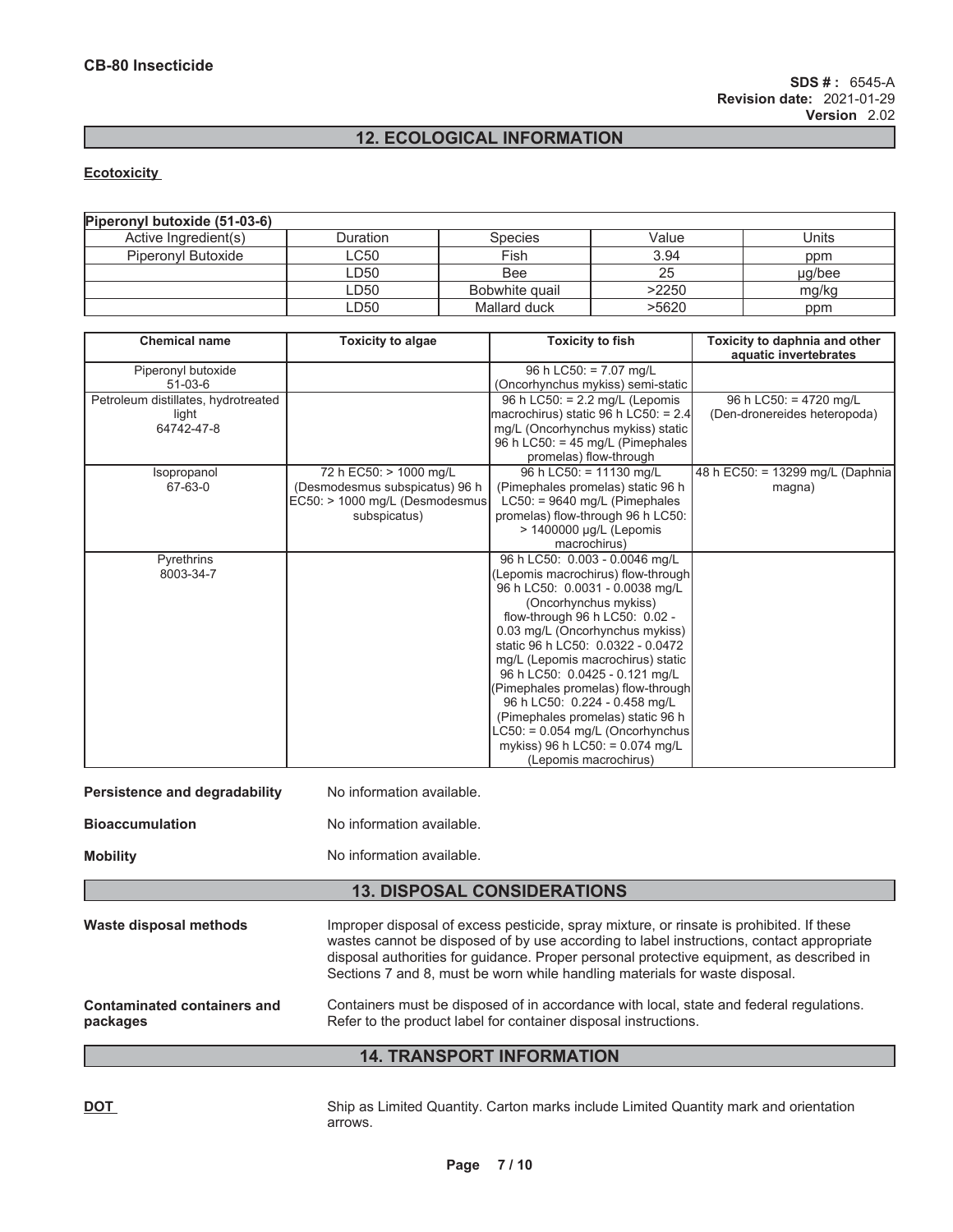| UN/ID no<br><b>Proper Shipping Name</b><br><b>Hazard class</b><br><b>Description</b>                               | UN1950<br>Aerosols, flammable<br>2.1<br>UN1950, Aerosols, flammable, 2.1, Limited Quantity                                                                                                           |
|--------------------------------------------------------------------------------------------------------------------|------------------------------------------------------------------------------------------------------------------------------------------------------------------------------------------------------|
| <b>TDG</b><br>UN/ID no<br><b>Proper Shipping Name</b><br><b>Hazard class</b><br><b>Description</b>                 | Ship as Limited Quantity. Carton marks include Limited Quantity mark and orientation<br>arrows.<br><b>UN1950</b><br>Aerosols, flammable<br>2.1<br>UN1950, Aerosols, flammable, 2.1, Limited Quantity |
| <b>ICAO/IATA</b>                                                                                                   | Ship as Limited Quantity. Carton marks include Limited Quantity mark and orientation<br>arrows.                                                                                                      |
| UN/ID no<br><b>Proper Shipping Name</b><br><b>Hazard class</b><br><b>Description</b>                               | UN1950<br>Aerosols, flammable<br>2.1<br>UN1950, Aerosols, flammable, 2.1, Limited Quantity                                                                                                           |
| <b>IMDG/IMO</b><br>UN/ID no<br><b>Proper Shipping Name</b><br><b>Hazard class</b><br>EmS No.<br><b>Description</b> | Ship as Limited Quantity. Carton marks include Limited Quantity mark and orientation<br>arrows.<br><b>UN1950</b><br>Aerosols<br>2.1<br>$F-D$ , S-U<br>UN1950, Aerosols, 2.1, Limited Quantity        |

# **15. REGULATORY INFORMATION**

### **U.S. Federal Regulations**

### **SARA 313**

Section 313 of Title III of the Superfund Amendments and Reauthorization Act of 1986 (SARA). This product contains a chemical or chemicals which are subject to the reporting requirements of the Act and Title 40 of the Code of Federal Regulations, Part 372:

| <b>Chemical name</b>         | <b>CAS-No</b> | Weight % | <b>SARA 313 - Threshold</b><br>Values % |
|------------------------------|---------------|----------|-----------------------------------------|
| Isopropanol - 67-63-0        | 67-63-0       | 15-30    |                                         |
| Piperonyl butoxide - 51-03-6 | 51-03-6       |          |                                         |

### **SARA 311/312 Hazard Categories**

| <b>Acute health hazard</b>        | Yes |
|-----------------------------------|-----|
| <b>Chronic health hazard</b>      | Yes |
| Fire hazard                       | Yes |
| Sudden release of pressure hazard | N٥  |
| <b>Reactive Hazard</b>            | N٥  |

# **Clean Water Act**

This product contains the following substances which are regulated pollutants pursuant to the Clean Water Act (40 CFR 122.21 and 40 CFR 122.42):

| <b>Chemical name</b>           | <b>CWA - Reportable</b><br><b>Quantities</b> | <b>CWA - Toxic Pollutants  </b> | <b>CWA - Priority</b><br><b>Pollutants</b> | <b>CWA - Hazardous</b><br><b>Substances</b> |
|--------------------------------|----------------------------------------------|---------------------------------|--------------------------------------------|---------------------------------------------|
| <b>Pyrethrins</b><br>8003-34-7 | lb                                           |                                 |                                            |                                             |

## **CERCLA**

 $\mathsf{L}$ 

This material, as supplied, contains one or more substances regulated as a hazardous substance under the Comprehensive Environmental Response Compensation and Liability Act (CERCLA) (40 CFR 302):

| <b>Chemical name</b> | <b>Hazardous Substances RQs</b> | <b>Extremely Hazardous Substances</b> |
|----------------------|---------------------------------|---------------------------------------|
|                      | <b>P.</b> 2. <b>P.</b> 140      |                                       |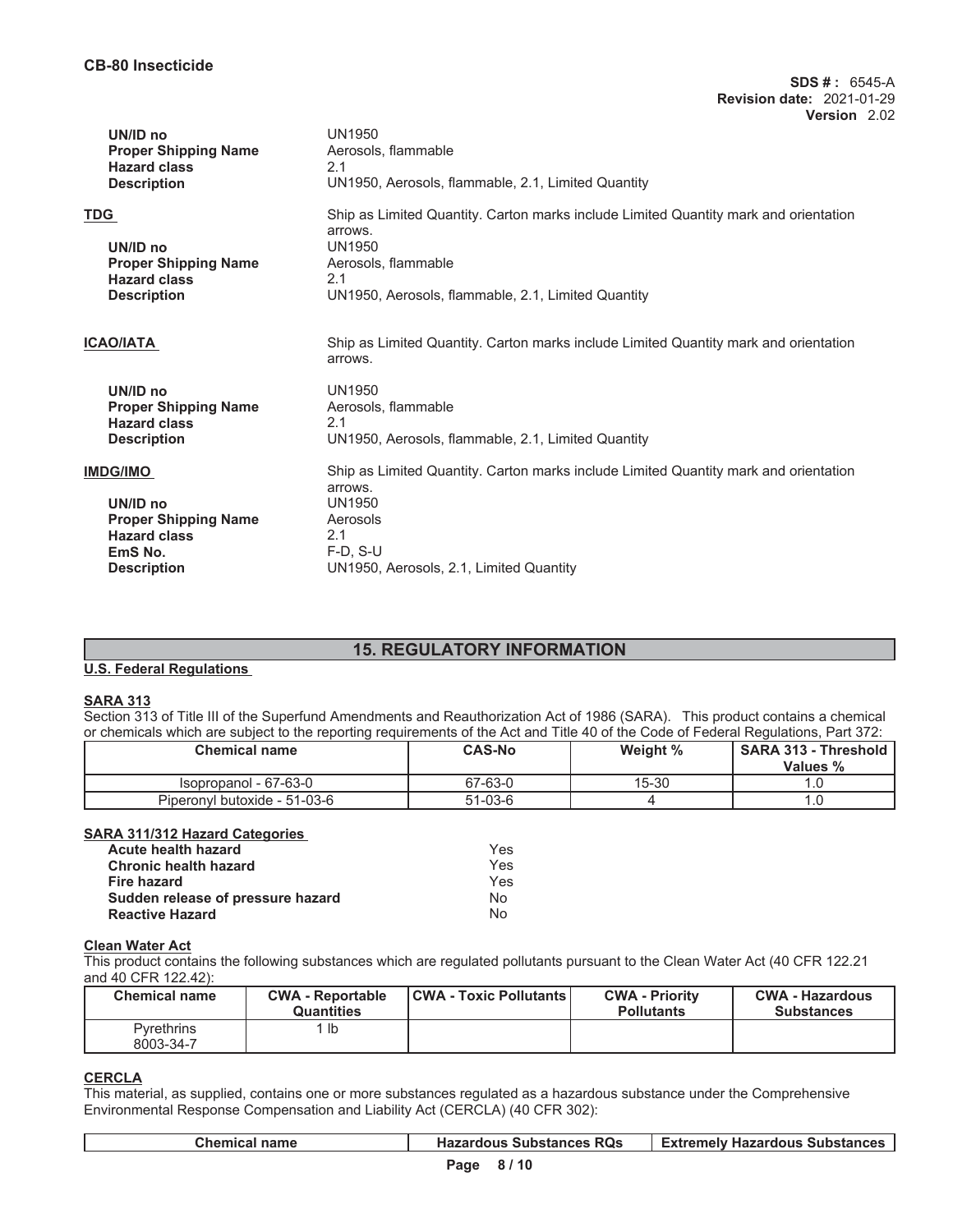|                                                 |                | <b>ROS</b> |
|-------------------------------------------------|----------------|------------|
| .<br>$-$ heine<br>J <sub>1</sub><br>∠u II II IS | 1 ID           |            |
| .<br>8003-.<br>-34-                             | .454 ko<br>. . |            |

### **FIFRA Information**

This chemical is a pesticide product registered by the Environmental Protection Agency and is subject to certain labeling requirements under federal pesticide law. These requirements differ from the classification criteria and hazard information required for safety data sheets, and for workplace labels of non-pesticide chemicals. Following is the hazard information as required on the pesticide label:

### CAUTION

Contains petroleum distillates. Causes moderate eye irritation. Harmful if swallowed, inhaled or absorbed through skin. Prolonged or repeated contact with the skin may cause allergic reactions in some individuals

# **US State Regulations**

# **California Proposition 65**

This product does not contain any Proposition 65 chemicals.

# **U.S. State Right-to-Know Regulations**

| <b>Chemical name</b>            | <b>New Jersey</b> | <b>Massachusetts</b> | Pennsylvania |
|---------------------------------|-------------------|----------------------|--------------|
| 1,1-Difluoroethane<br>75-37-6   |                   |                      |              |
| Isopropanol<br>67-63-0          |                   |                      |              |
| Piperonyl butoxide<br>$51-03-6$ |                   |                      |              |
| Pyrethrins<br>8003-34-7         |                   |                      |              |

**International Inventories**

| <b>Chemical name</b>                                       | <b>TSCA</b><br>(United <u> </u><br>States) | <b>DSL</b><br>(Canada) | EINECS/ELINC<br>S (Europe) | <b>ENCS</b><br>(Japan) | China<br>(IECSC) | KECL (Korea) | <b>PICCS</b><br>(Philippines) | <b>AICS</b><br>(Australia) |
|------------------------------------------------------------|--------------------------------------------|------------------------|----------------------------|------------------------|------------------|--------------|-------------------------------|----------------------------|
| 1,1-Difluoroethane<br>75-37-6                              | x                                          | X                      | X                          | X                      | X                | X            | X                             | X                          |
| <i>sopropanol</i><br>67-63-0                               | X                                          | x                      | Χ                          | X                      | X                | Χ            | X                             | X                          |
| Petroleum distillates,<br>hydrotreated light<br>64742-47-8 | X                                          | X                      | Χ                          |                        | X                | X            | X                             | X                          |
| Piperonyl butoxide<br>$51-03-6$                            | X                                          | X                      | Χ                          | X                      | X                | X            | X                             | $\times$                   |
| Pyrethrins<br>8003-34-7                                    |                                            | X                      | X                          |                        | X                | X            | X                             | X                          |

### **CANADA**

Not applicable

# **16. OTHER INFORMATION**

| <b>NFPA</b><br><b>Flammability</b><br><b>Instability</b><br><b>Health Hazards</b><br><b>Special Hazards</b><br><b>HMIS</b><br><b>Flammability</b><br>ົດ*<br>Health Hazards<br><b>Physical hazard</b><br><b>Personal Protection</b> |  |  |  |
|------------------------------------------------------------------------------------------------------------------------------------------------------------------------------------------------------------------------------------|--|--|--|
|                                                                                                                                                                                                                                    |  |  |  |
|                                                                                                                                                                                                                                    |  |  |  |

*\*Indicates a chronic health hazard.*